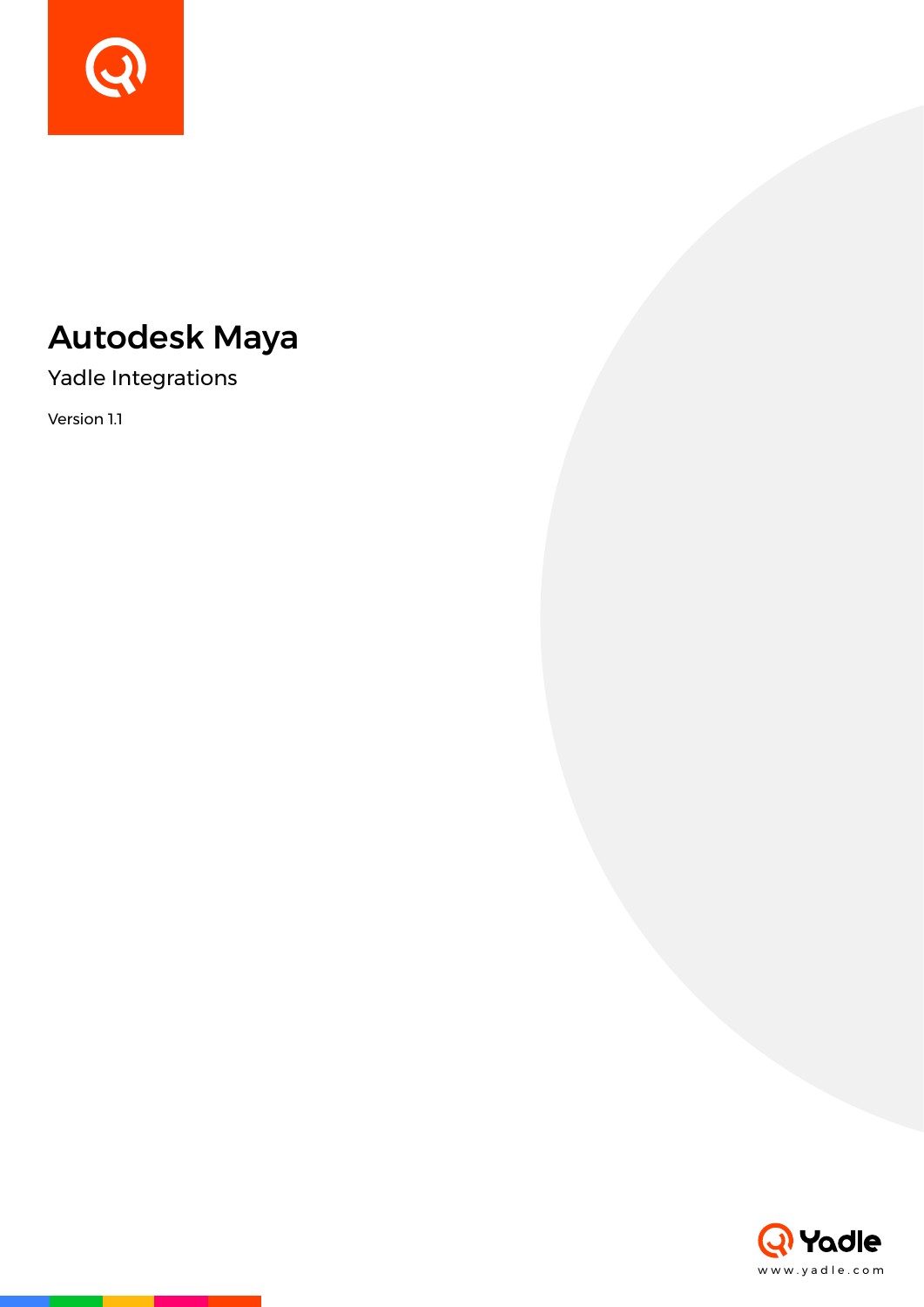## Table of Contents

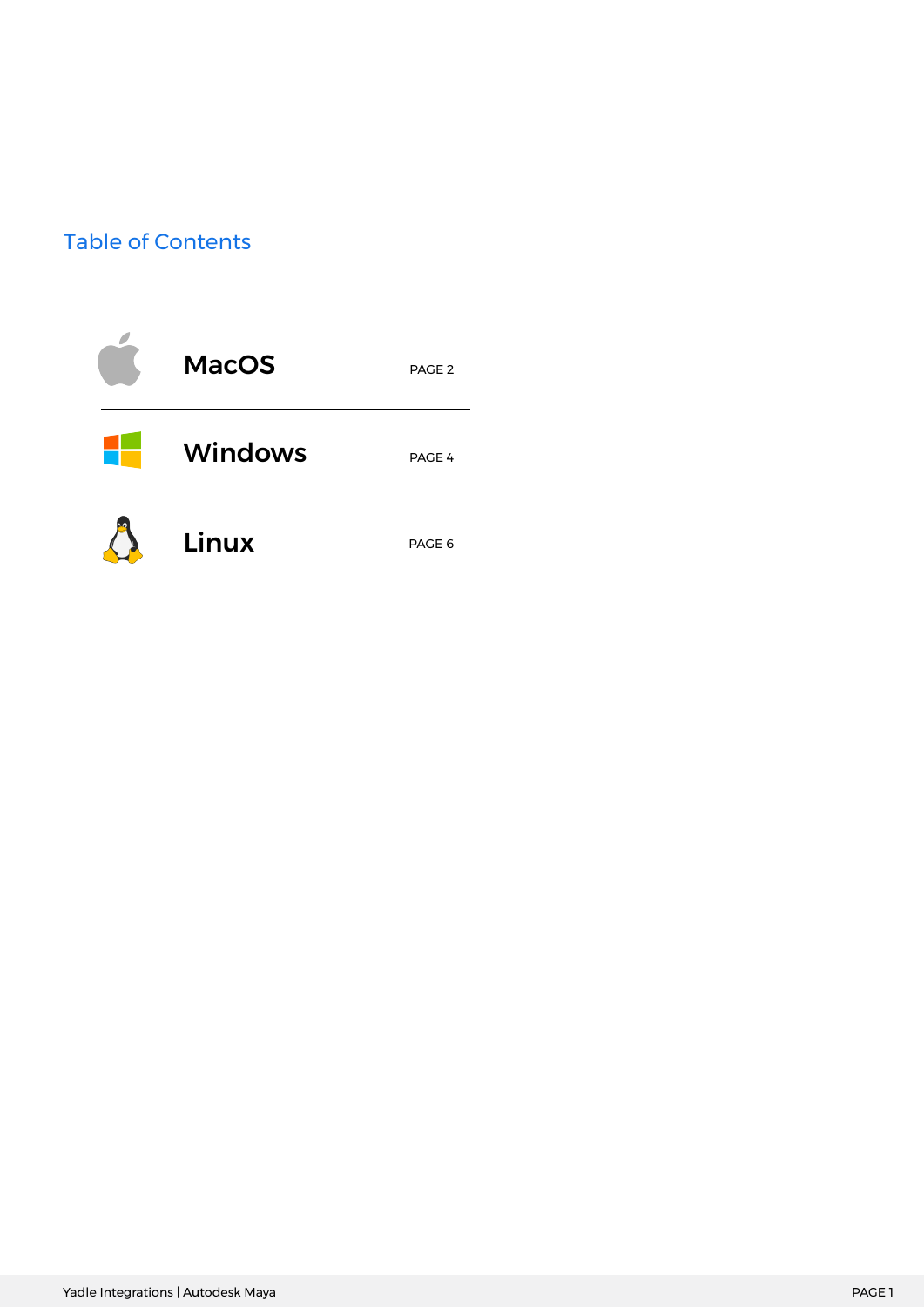# MacOS

### Installation Guide for Maya Yadle Integration

#### Step 1:

Make sure that Maya is installed.

#### Step 2:

Open Terminal

#### Step 3:

Download **maya.tar.gz** using link provided in "Yadle Customer Links" PDF. Be sure to replace <OrgID> with your Yadle provided OrgID.

\$ curl -O https://download.yadle.com/plugins/<OrgID>/maya.tar.gz

#### Step 4:

Extract **maya.tar.gz** using tar.

\$ tar -zxf maya.tar.gz

#### Step 5:

Move yadle folder which has been extracted from previous step to any local directory or centralized Maya modules location for your organization.

\$ mv ./maya/yadle <maya/modules/location>

#### Step 6:

```
Look for Maya.env file in ~/Library/Preferences/Autodesk/maya/<version>.
Replace <version> with the version of Maya you are running.
```
\$ ls ~/Library/Preferences/Autodesk/maya/<version>/ | grep Maya.env

**a.** If this file **already exists,** open this file with an editor such as **vi,** and look for a line that sets MAYA\_MODULE\_PATH.

i. If this line **exists**, add path to yadle folder. Separating paths with semicolon ";".

```
MAYA_MODULE_PATH = <existing/maya/module/path>; <path/to/yadle
/directory>
```
**ii.** If this line **does not exist**, append following line:

MAYA\_MODULE\_PATH = <path/to/yadle/directory>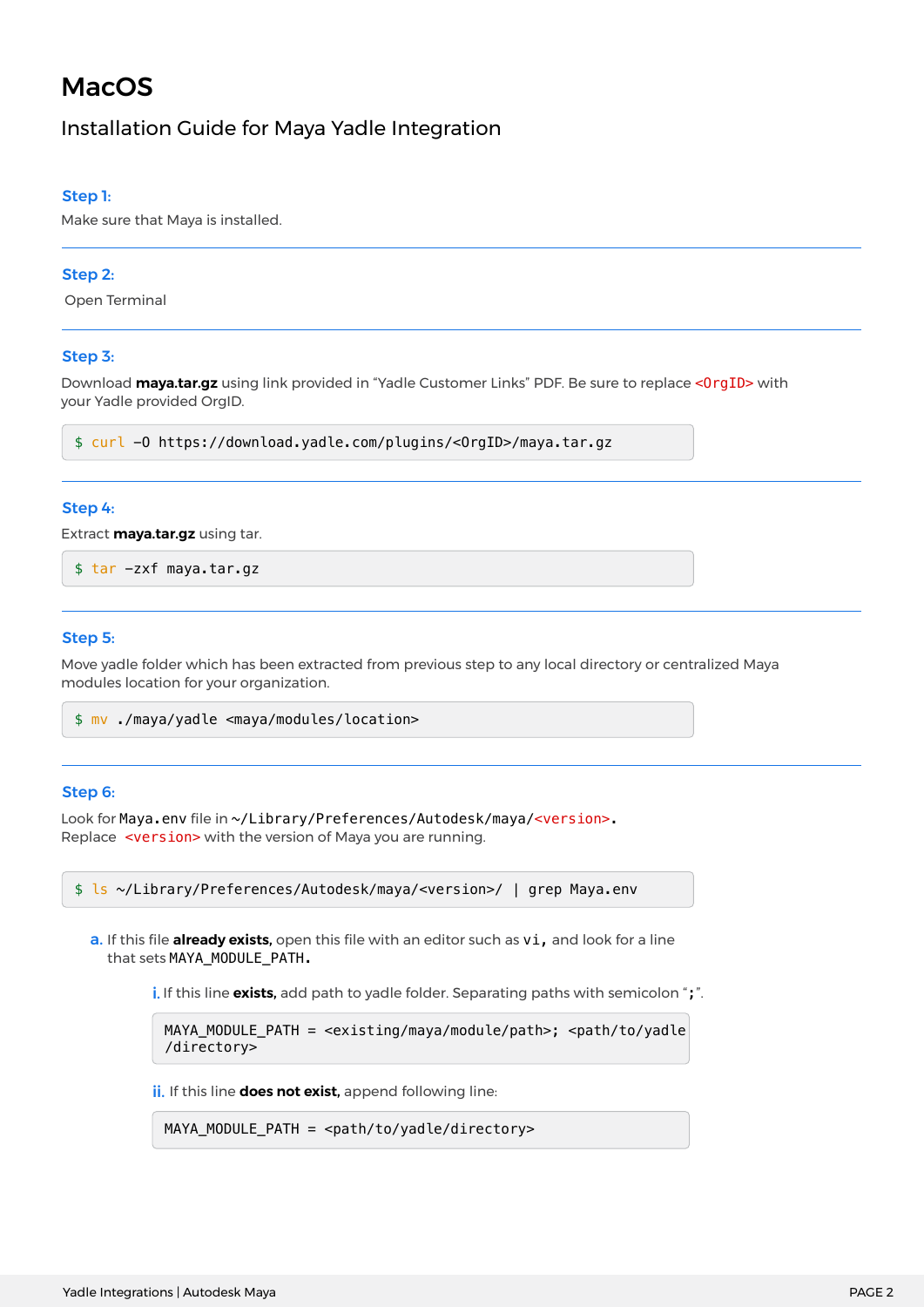**b.** If this file **does not exist**, then create it with the following command:

\$ touch Maya.env

i. Add the following line to newly created file using an editor such as vi.

MAYA\_MODULE\_PATH = <path/to/yadle/directory>

#### Step 7:

Launch Maya. On Maya's menu bar, select *Yadle > Launch App* to launch Yadle Integration.



#### Step 8:

Login with Yadle email and password.

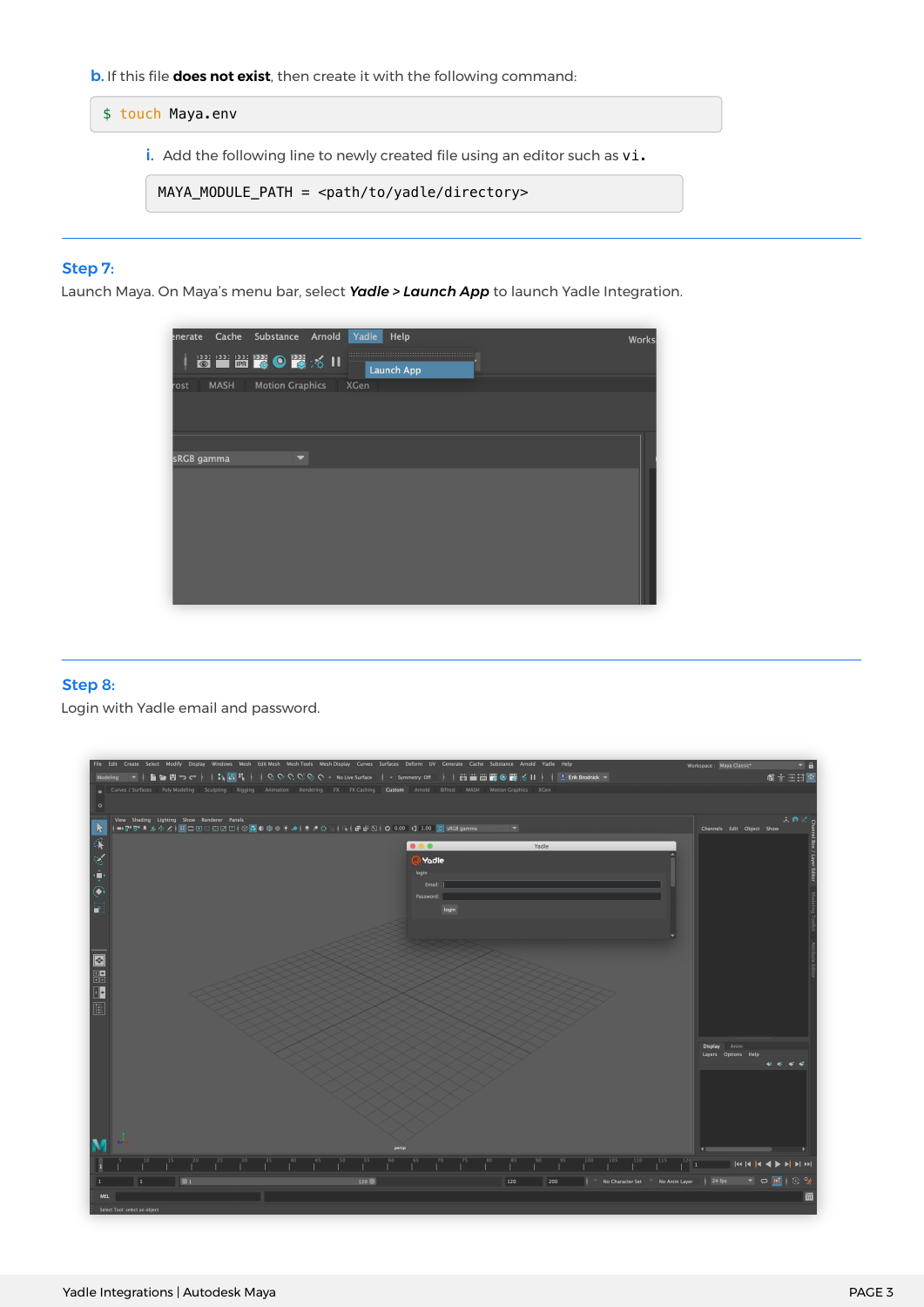# Windows

### Installation Guide for Maya Yadle Integration

#### Step 1:

Make sure that Maya is installed.

#### Step 2:

Open Windows PowerShell

#### Step 3:

Download maya.zip using link provided in "Yadle Customer Links" PDF. Be sure to replace <0rgID> with your Yadle provided OrgID.

```
PS > Invoke-WebRequest "https://download.yadle.com/plugins/<OrgID>/
 maya.zip" -OutFile maya.zip
```
#### Step 4:

"Extract maya.zip. Replace <path/of/Maya/modules> with any local directory or centralized Maya modules location for your organization.

PS > Expand-Archive maya.zip -DestinationPath <path/of/maya/modules>

#### Step 5:

Look for Maya.env file in C:\Users\<username>\Documents\maya\<version>. Replace <username> and <version> with your username and the version of Maya you are running.

```
PS > Test-Path C:\Users\<username>\Documents\maya\<version>\Maya.env
  -PathType Leaf
```
**a.** If this file **already exists**, open this file with a text editor, and look for a line that sets MAYA\_MODULE\_PATH.

i.If this line **exists,** add path to yadle folder. Separating paths with semicolon ";".

MAYA\_MODULE\_PATH = <existing/maya/module/path>; <path/to/yadle /directory>

**ii.** If this line **does not exist**, append following line:

MAYA\_MODULE\_PATH = <path/to/yadle/directory>

b. If this file **does not exist**, then create it with the following command:

```
PS > New-Item -Path C:\Users\<username>\Documents\maya\<version>
-Name "Maya.env" -ItemType "file" -Value "MAYA MODULE PATH = <path/
 to/yadle/directory>"
```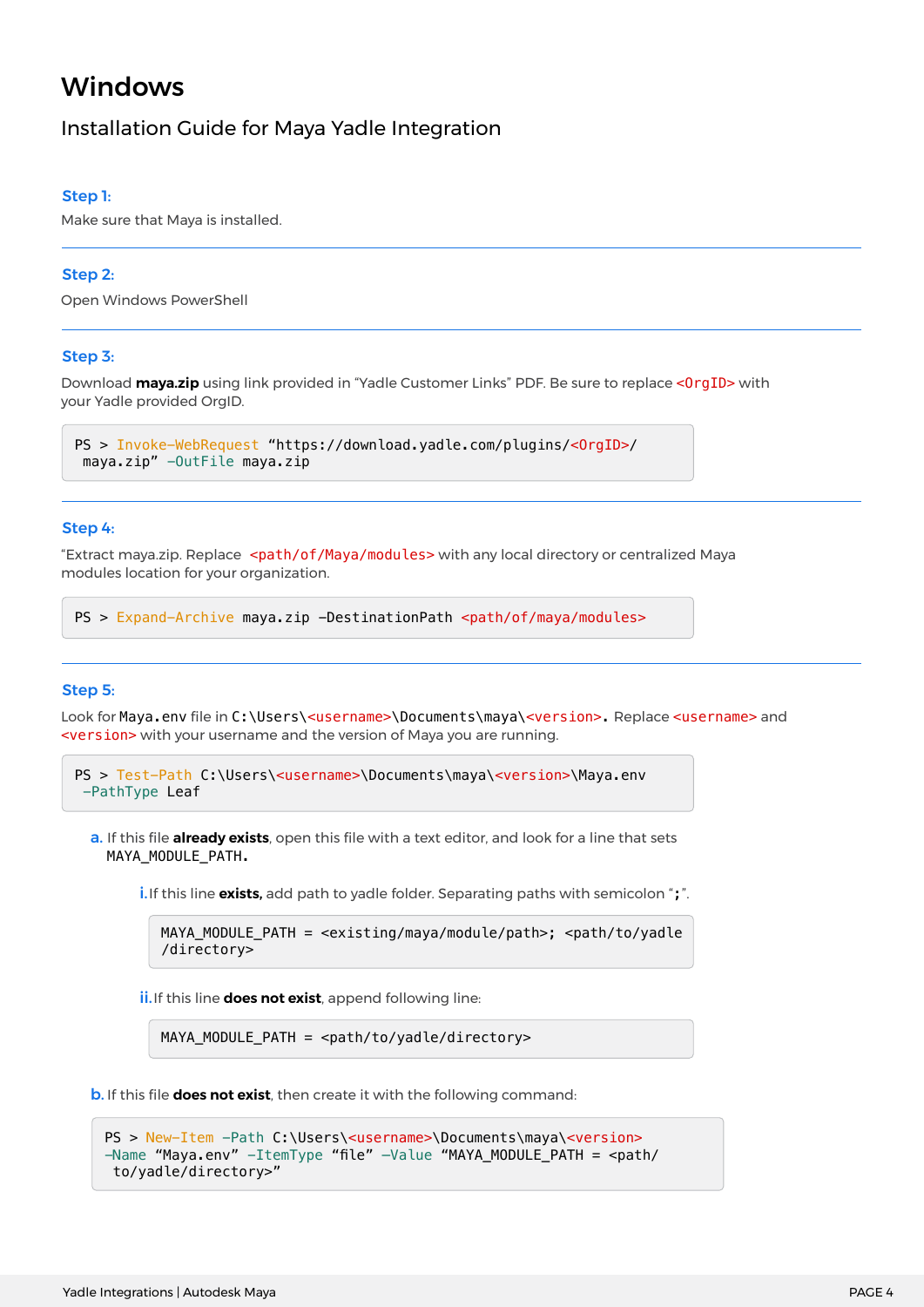#### Step 6:

Launch Maya. On Maya's menu bar, go to *Yadle > Launch App* to launch Yadle Integration.



#### Step 8:

Login with Yadle email and password.

| ng               | Sculpting Rigging Animation Rendering FX                                                                                                                                                                                                                                                                                                                                                                                                                                                                            |  |   | FX Caching Custom | Arn |
|------------------|---------------------------------------------------------------------------------------------------------------------------------------------------------------------------------------------------------------------------------------------------------------------------------------------------------------------------------------------------------------------------------------------------------------------------------------------------------------------------------------------------------------------|--|---|-------------------|-----|
|                  | $ \bigcirc \hspace{-3.04cm} \bigcirc \hspace{-3.04cm} \bigg  \bigstar \hspace{-3.04cm} \biguparrow \pi_1 \otimes \pi_2 \otimes \dots \otimes \pi_n \otimes \pi_n \otimes \pi_n \otimes \pi_n \otimes \pi_n \otimes \pi_n \otimes \pi_n \otimes \pi_n \otimes \pi_n \otimes \pi_n \otimes \pi_n \otimes \pi_n \otimes \pi_n \otimes \pi_n \otimes \pi_n \otimes \pi_n \otimes \pi_n \otimes \pi_n \otimes \pi_n \otimes \pi_n \otimes \pi_n \otimes \pi_n \otimes \pi_n \otimes \pi_n \otimes \pi_n \otimes \pi_n \$ |  |   |                   |     |
| Rer<br>how       | M Yadle                                                                                                                                                                                                                                                                                                                                                                                                                                                                                                             |  | п | ×                 |     |
| $\Box$ $\bullet$ | <b>Q</b> Yadle                                                                                                                                                                                                                                                                                                                                                                                                                                                                                                      |  |   |                   |     |
|                  | login                                                                                                                                                                                                                                                                                                                                                                                                                                                                                                               |  |   |                   |     |
|                  | Email:                                                                                                                                                                                                                                                                                                                                                                                                                                                                                                              |  |   |                   |     |
|                  | Password:                                                                                                                                                                                                                                                                                                                                                                                                                                                                                                           |  |   |                   |     |
|                  | login                                                                                                                                                                                                                                                                                                                                                                                                                                                                                                               |  |   |                   |     |
|                  |                                                                                                                                                                                                                                                                                                                                                                                                                                                                                                                     |  |   |                   |     |
|                  |                                                                                                                                                                                                                                                                                                                                                                                                                                                                                                                     |  |   |                   |     |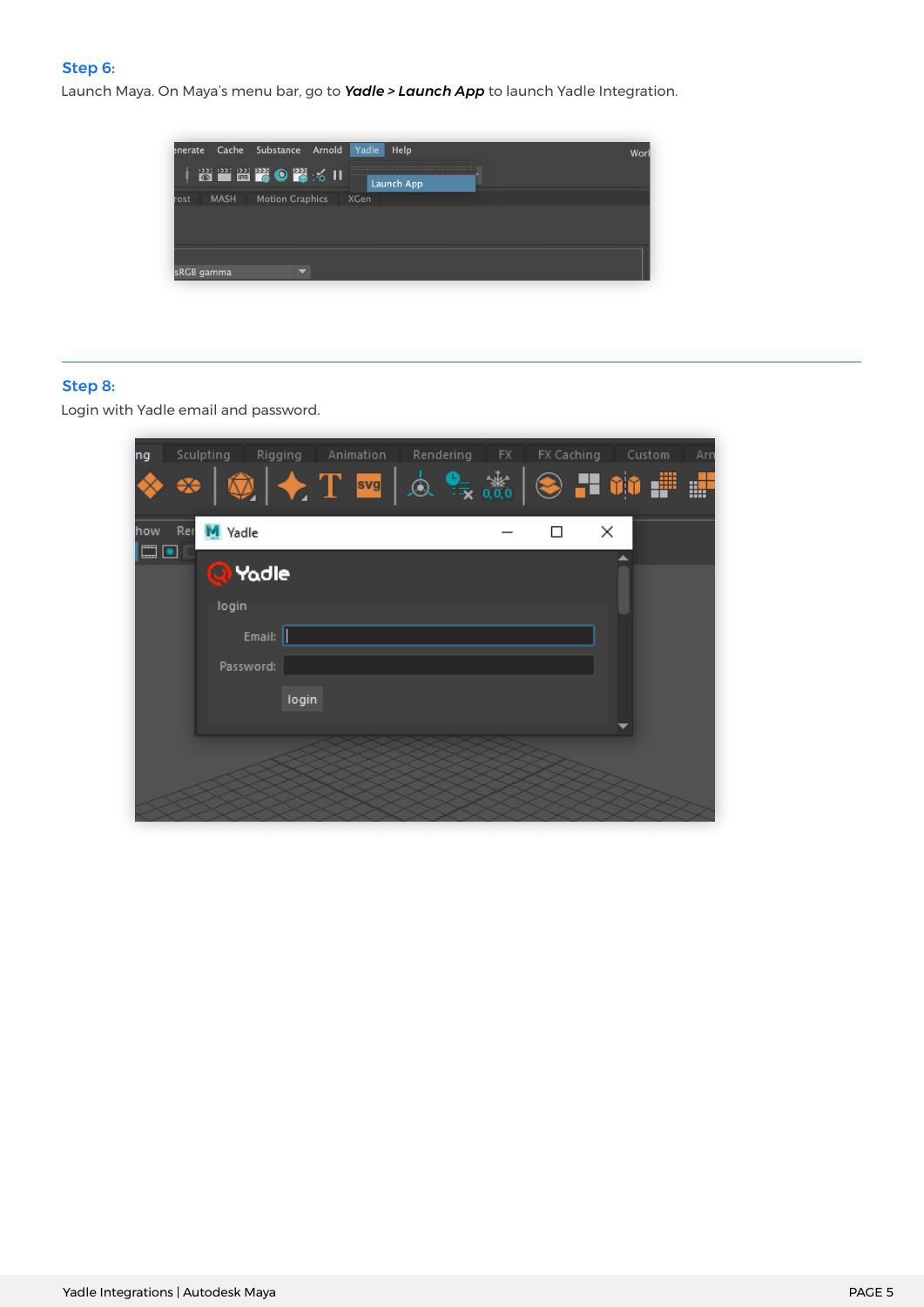# Linux

### Installation Guide for Maya Yadle Integration

#### Step 1:

Make sure that Maya is installed.

#### Step 2:

Open Terminal

#### Step 3:

Download **maya.tar.gz** using link provided in "Yadle Customer Links" PDF. Be sure to replace <OrgID> with your Yadle provided OrgID.

\$ curl -O https://download.yadle.com/plugins/<OrgID>/maya.tar.gz

#### Step 4:

Extract **maya.tar.gz** using tar.

\$ tar -zxf maya.tar.gz

#### Step 5:

Move yadle folder to any local directory or a centralized Maya modules location for your organization.

```
$ mv ./maya/yadle <maya/modules/location>
```
#### Step 6:

Look for Maya.env file in ~/maya/<version>. Replace <version> with the version of Maya you are running.

```
$ ls ~/maya/<version>/ | grep Maya.env
```
**a.** If this file **already exists,** open this file with an editor such as **vi,** and look for a line that sets MAYA\_MODULE\_PATH.

i. If this line **exists**, add path to yadle folder. Separating paths with semicolon ";".

```
MAYA_MODULE_PATH = <existing/maya/module/path>; <path/to/yadle
/directory>
```
**ii.** If this line **does not exist**, append following line:

MAYA\_MODULE\_PATH = <path/to/yadle/directory>